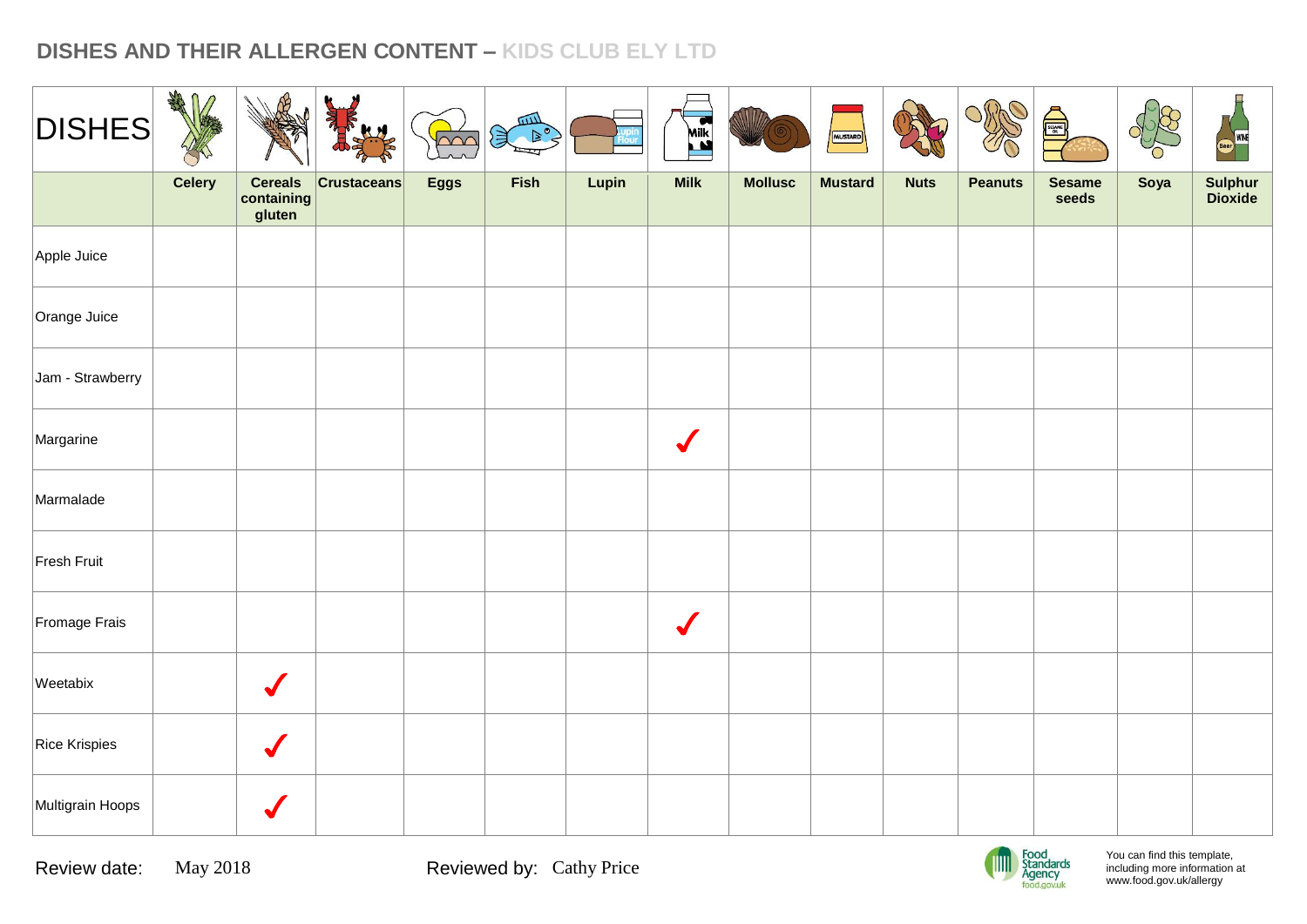| <b>DISHES</b>      | ARA              |                                        | KN                 | $\overline{000}$ | 皿<br>$\mathcal{F}$ |       | ER                   |                | MUSTARD        |             | ORAO           | <b>Allegation</b>      |           | WINE               |
|--------------------|------------------|----------------------------------------|--------------------|------------------|--------------------|-------|----------------------|----------------|----------------|-------------|----------------|------------------------|-----------|--------------------|
|                    | <b>Celery</b>    | <b>Cereals</b><br>containing<br>gluten | <b>Crustaceans</b> | <b>Eggs</b>      | Fish               | Lupin | <b>Milk</b>          | <b>Mollusc</b> | <b>Mustard</b> | <b>Nuts</b> | <b>Peanuts</b> | <b>Sesame</b><br>seeds | Soya      | Sulphur<br>Dioxide |
| Digestive Biscuits |                  |                                        |                    |                  |                    |       |                      |                |                |             |                |                        |           |                    |
| Rich Tea Biscuits  |                  | $\sqrt{}$                              |                    |                  |                    |       | $\sqrt{\frac{1}{2}}$ |                |                |             |                |                        |           |                    |
| Icing              |                  |                                        |                    | $\sqrt{}$        |                    |       |                      |                |                |             |                |                        |           |                    |
| Yoghurt            |                  |                                        |                    |                  |                    |       |                      |                |                |             |                |                        |           |                    |
| Hot Dog Sausage    | $\boldsymbol{J}$ | $\boldsymbol{J}$                       |                    |                  |                    |       |                      |                |                |             |                |                        |           |                    |
| Bread Roll         |                  |                                        |                    |                  |                    |       |                      |                |                |             |                |                        | $\sqrt{}$ |                    |
| Tomato Ketchup     | $\checkmark$     |                                        |                    |                  |                    |       |                      |                |                |             |                |                        |           |                    |
| Crackers           |                  | $\checkmark$                           |                    |                  |                    |       |                      |                |                |             |                |                        |           |                    |
| Cheese             |                  |                                        |                    |                  |                    |       | $\sqrt{\frac{1}{2}}$ |                |                |             |                |                        |           |                    |
| Ham                |                  |                                        |                    |                  |                    |       |                      |                |                |             |                |                        |           |                    |

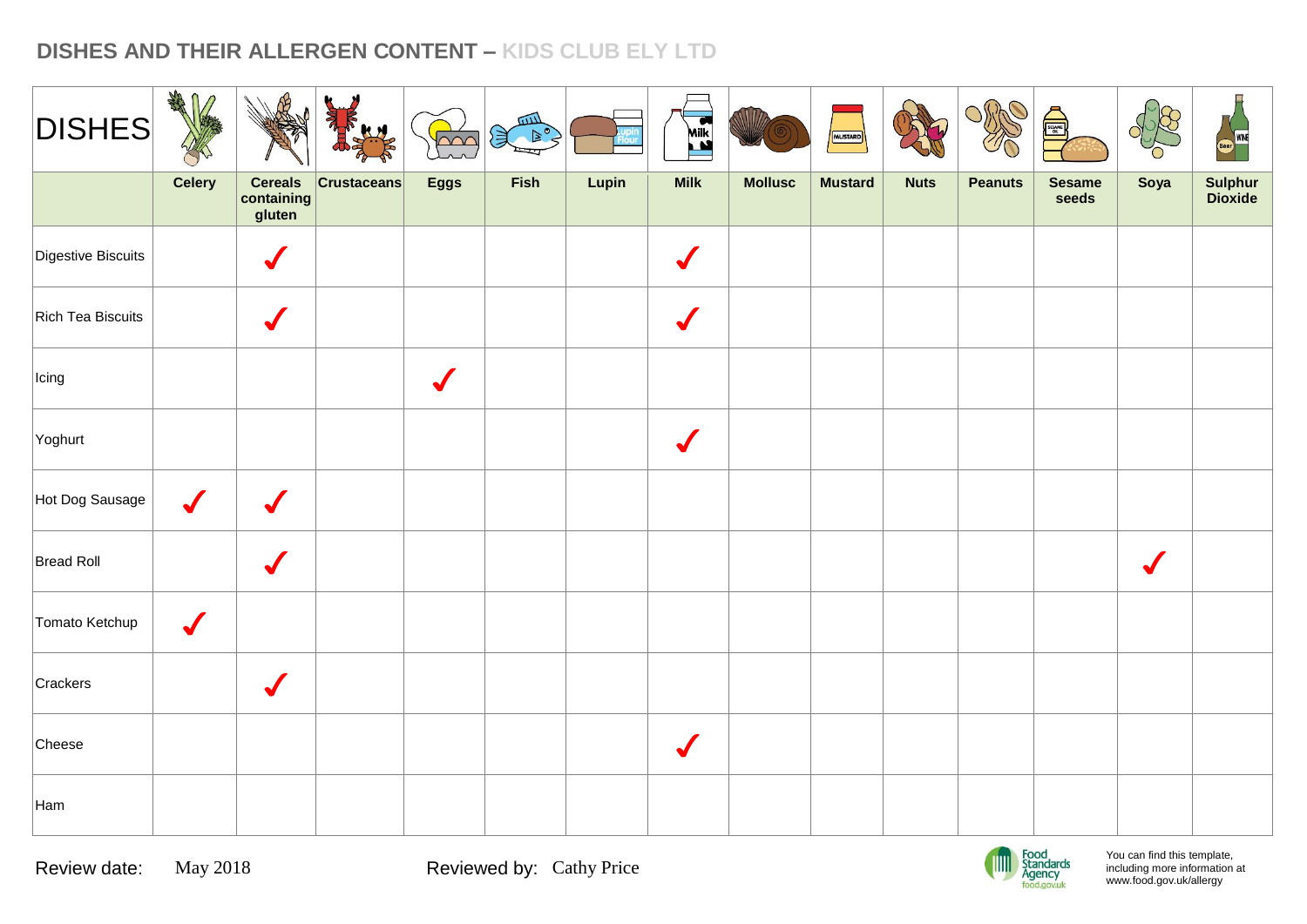| <b>DISHES</b>         | AR            |                                        |                      | $\sim$      | 皿<br>美国 |       | <b>ASSES</b> |                | MUSTARD        |             | OrthO          | Susan D                |                      | WINE               |
|-----------------------|---------------|----------------------------------------|----------------------|-------------|---------|-------|--------------|----------------|----------------|-------------|----------------|------------------------|----------------------|--------------------|
|                       | <b>Celery</b> | <b>Cereals</b><br>containing<br>gluten | <b>Crustaceans</b>   | <b>Eggs</b> | Fish    | Lupin | <b>Milk</b>  | <b>Mollusc</b> | <b>Mustard</b> | <b>Nuts</b> | <b>Peanuts</b> | <b>Sesame</b><br>seeds | Soya                 | Sulphur<br>Dioxide |
| Tomatoes              |               | $\sqrt{}$                              |                      |             |         |       |              |                |                |             |                |                        |                      |                    |
| Cucumber              |               | $\sqrt{}$                              |                      |             |         |       |              |                |                |             |                |                        |                      |                    |
| Cheese & Chive<br>Dip |               |                                        |                      |             |         |       |              |                |                |             |                |                        |                      |                    |
| Hummus                |               |                                        |                      |             |         |       |              |                |                |             |                | $\sqrt{}$              |                      |                    |
| Pitta Bread           |               | $\sqrt{}$                              |                      |             |         |       |              |                |                |             |                |                        |                      |                    |
| Super Noodles         |               | $\checkmark$                           |                      |             |         |       |              |                |                |             |                |                        |                      |                    |
| Prawn Crackers        |               |                                        | $\sqrt{\frac{1}{2}}$ |             |         |       |              |                |                |             |                |                        |                      |                    |
| Scones                |               | $\sqrt{}$                              |                      | $\sqrt{}$   |         |       |              |                |                |             |                |                        |                      |                    |
| Pizza Muffins         |               | $\checkmark$                           |                      |             |         |       |              |                |                |             |                |                        | $\sqrt{\frac{1}{2}}$ |                    |
| Tomato Puree          |               |                                        |                      |             |         |       |              |                |                |             |                |                        |                      |                    |